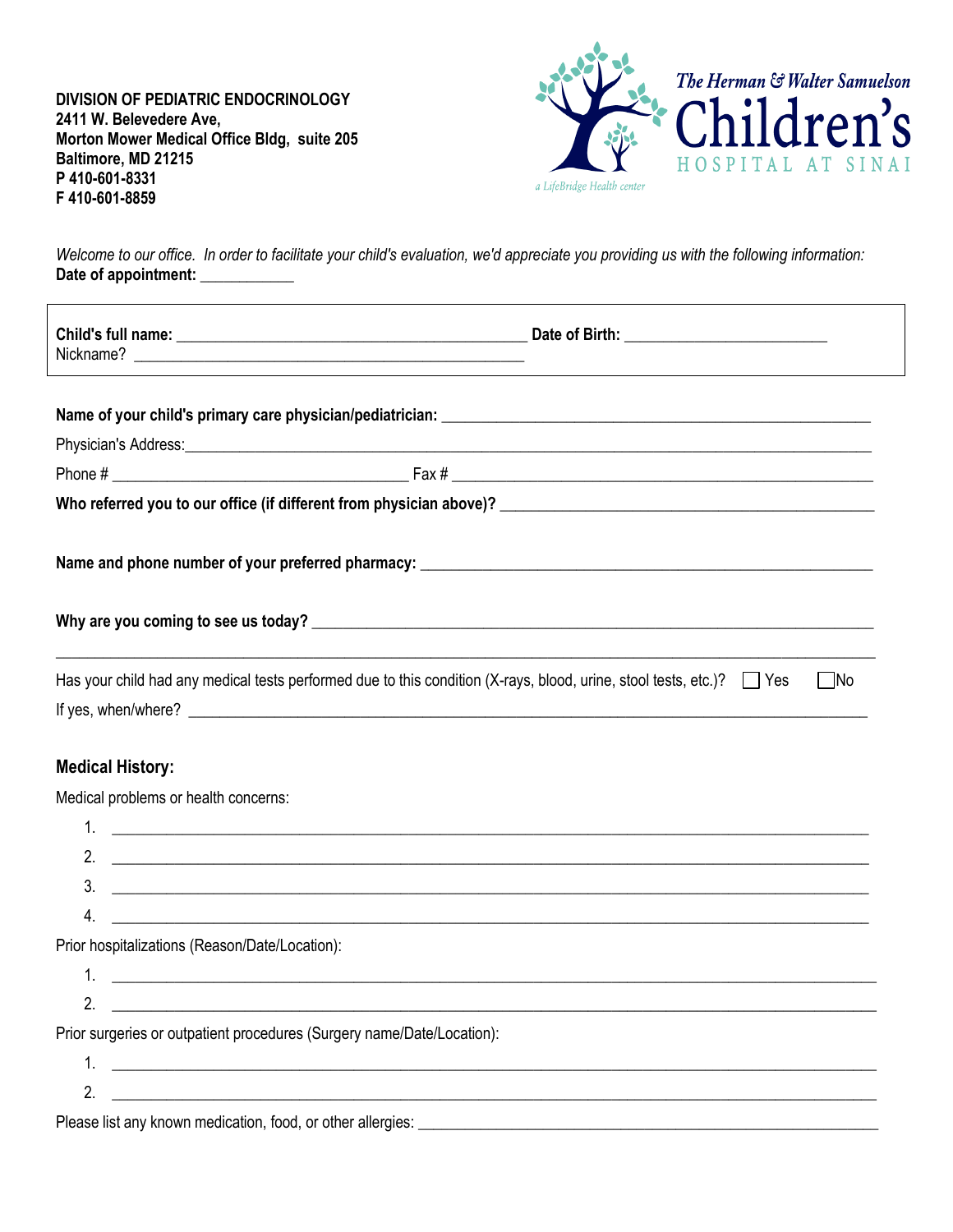# **DIVISION OF PEDIATRIC ENDOCRINOLOGY**

The Herman and Walter Samuelson Children's Hospital at Sinai

# **Current Medications:**

| <b>Medication name</b> | <b>Dose</b> | Frequency (How often it is given) |
|------------------------|-------------|-----------------------------------|
|                        |             |                                   |
|                        |             |                                   |
|                        |             |                                   |
|                        |             |                                   |

### **Birth History:**

| Any problems with pregnancy, labor, or delivery? ________________________________                                                                                                                                                    |  |                        |  |  |  |  |
|--------------------------------------------------------------------------------------------------------------------------------------------------------------------------------------------------------------------------------------|--|------------------------|--|--|--|--|
| Child's birth weight: birth length:                                                                                                                                                                                                  |  | Gestational age: weeks |  |  |  |  |
| In the first week of life, was the baby jaundiced?                                                                                                                                                                                   |  | $\Box$ No<br>Yes       |  |  |  |  |
| Any medical problems during first month of life?                                                                                                                                                                                     |  |                        |  |  |  |  |
|                                                                                                                                                                                                                                      |  |                        |  |  |  |  |
| <b>Social History:</b>                                                                                                                                                                                                               |  |                        |  |  |  |  |
| Who lives at home with your child?<br><u> Who lives at home with your child?</u>                                                                                                                                                     |  |                        |  |  |  |  |
| Has your child traveled outside the U.S. in past 6 months? Letterman the control of the state of the state of the state of the state of the state of the state of the state of the state of the state of the state of the stat       |  |                        |  |  |  |  |
| Current grade in school: <u>contract and contract and contract and contract and contract and contract and contract of the set of the set of the set of the set of the set of the set of the set of the set of the set of the set</u> |  |                        |  |  |  |  |

Any unusual stresses at home or school? \_\_\_\_\_\_\_\_\_\_\_\_\_\_\_\_\_\_\_\_\_\_\_\_\_\_\_\_\_\_\_\_\_\_\_\_\_\_\_\_\_\_\_\_\_\_\_\_\_\_\_\_\_\_\_\_\_\_\_\_\_\_\_\_\_\_\_\_\_\_\_

# **Family History:**

|        | height | weight | age | health | meds | Age of puberty |
|--------|--------|--------|-----|--------|------|----------------|
| father |        |        |     |        |      |                |
| mother |        |        |     |        |      |                |
| sibs   |        |        |     |        |      |                |

Please place a check mark in the appropriate box if any of the listed family members have a condition listed below:

| <b>Condition</b> | <b>Mother</b> | Father | <b>Brother</b> | <b>Sister</b> | <b>Maternal</b><br>grandmother | <b>Maternal</b><br>grandfather | Paternal<br>grandmother | Paternal<br>grandfather |
|------------------|---------------|--------|----------------|---------------|--------------------------------|--------------------------------|-------------------------|-------------------------|
| <b>Diabetes</b>  |               |        |                |               |                                |                                |                         |                         |
| Celiac disease   |               |        |                |               |                                |                                |                         |                         |
| Thyroid disease  |               |        |                |               |                                |                                |                         |                         |
| Short stature    |               |        |                |               |                                |                                |                         |                         |
| Bone disease     |               |        |                |               |                                |                                |                         |                         |